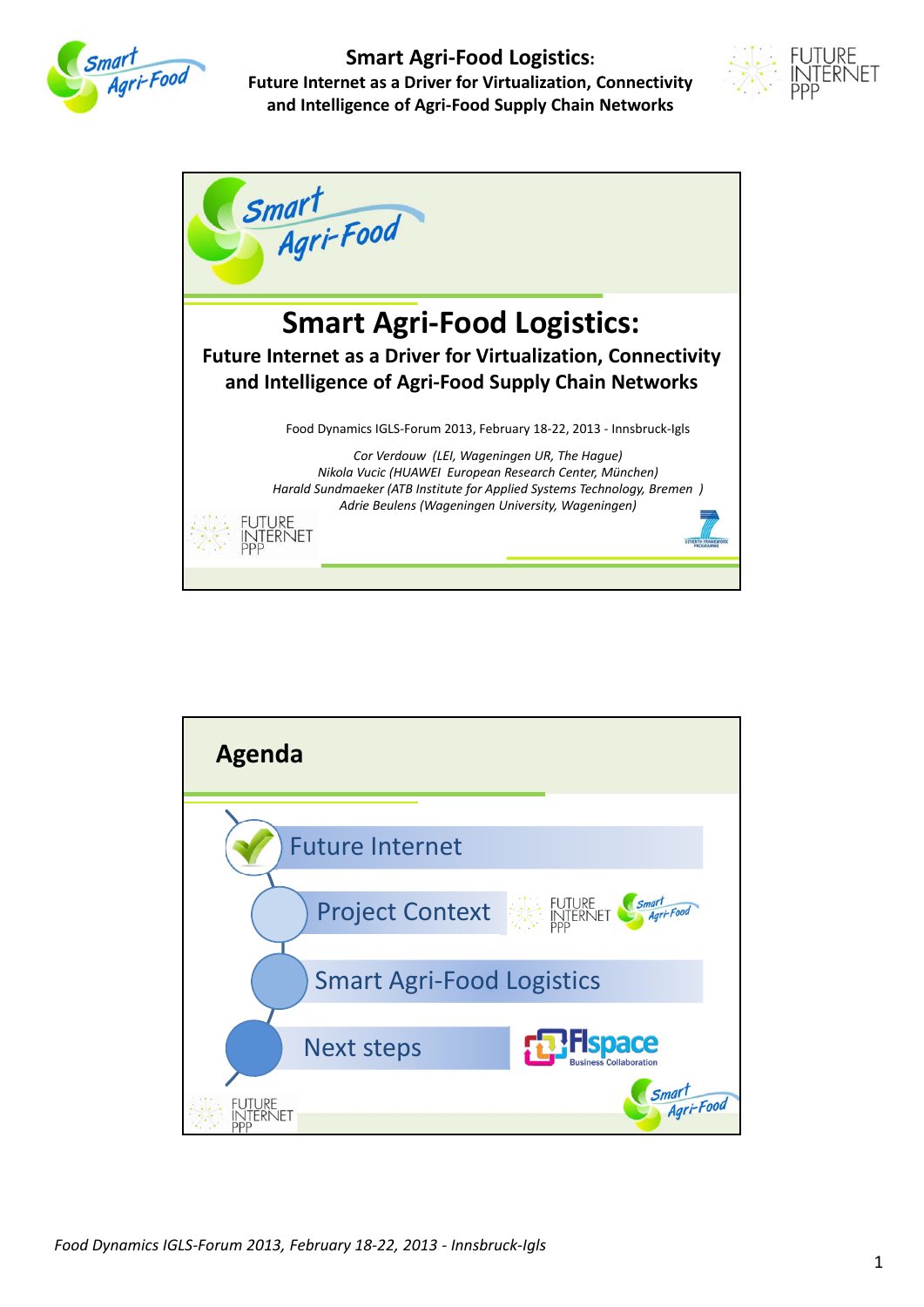





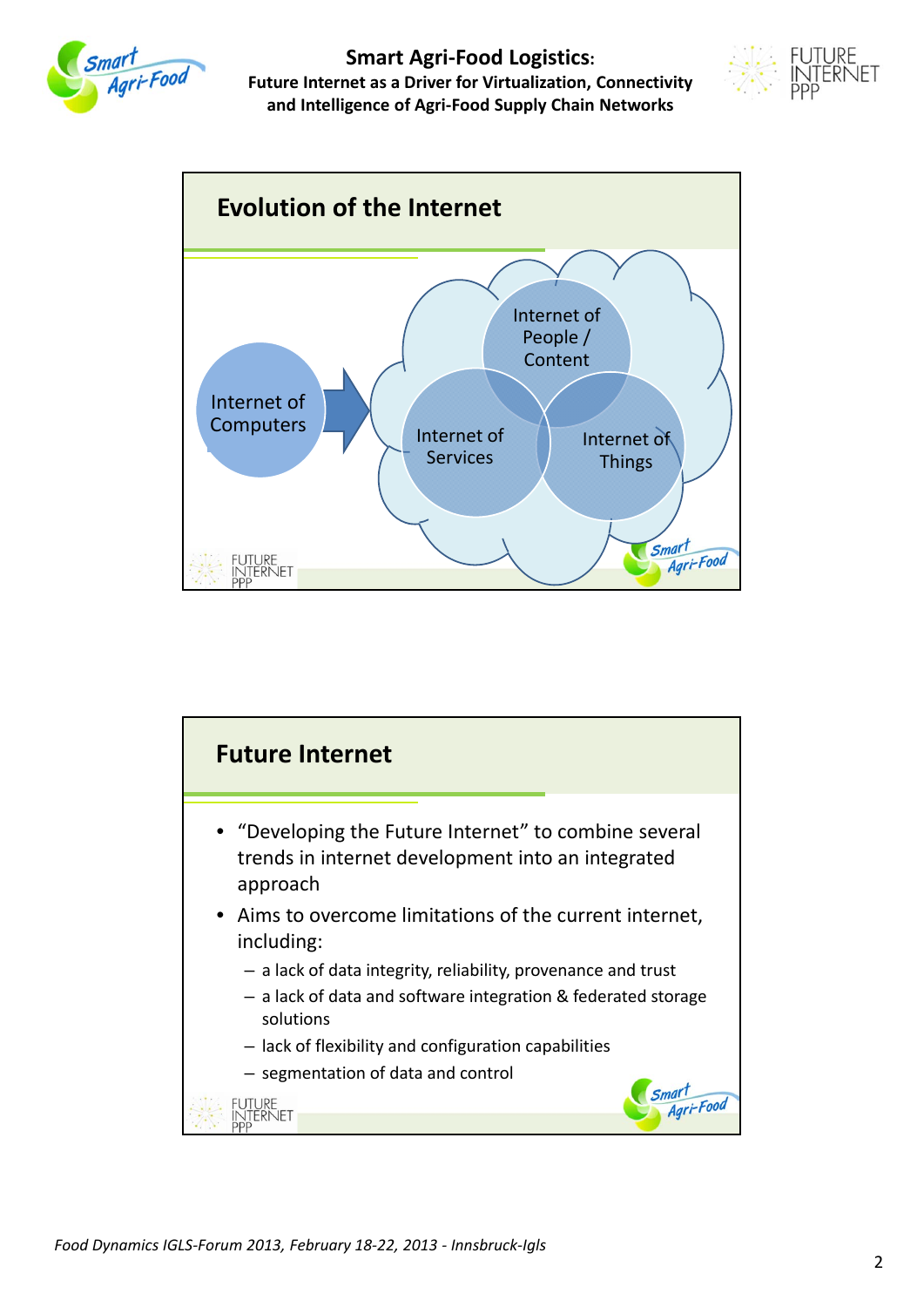





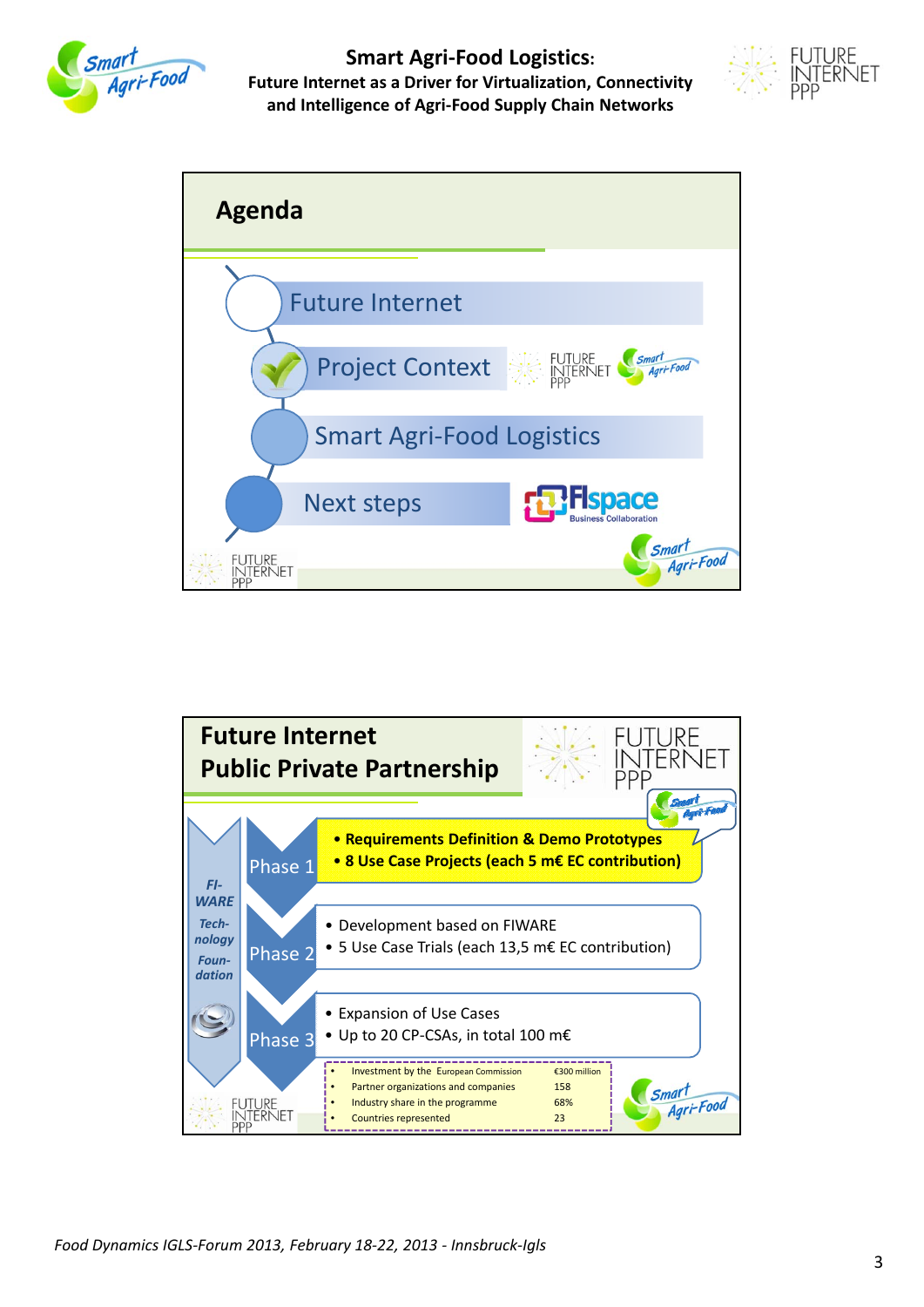





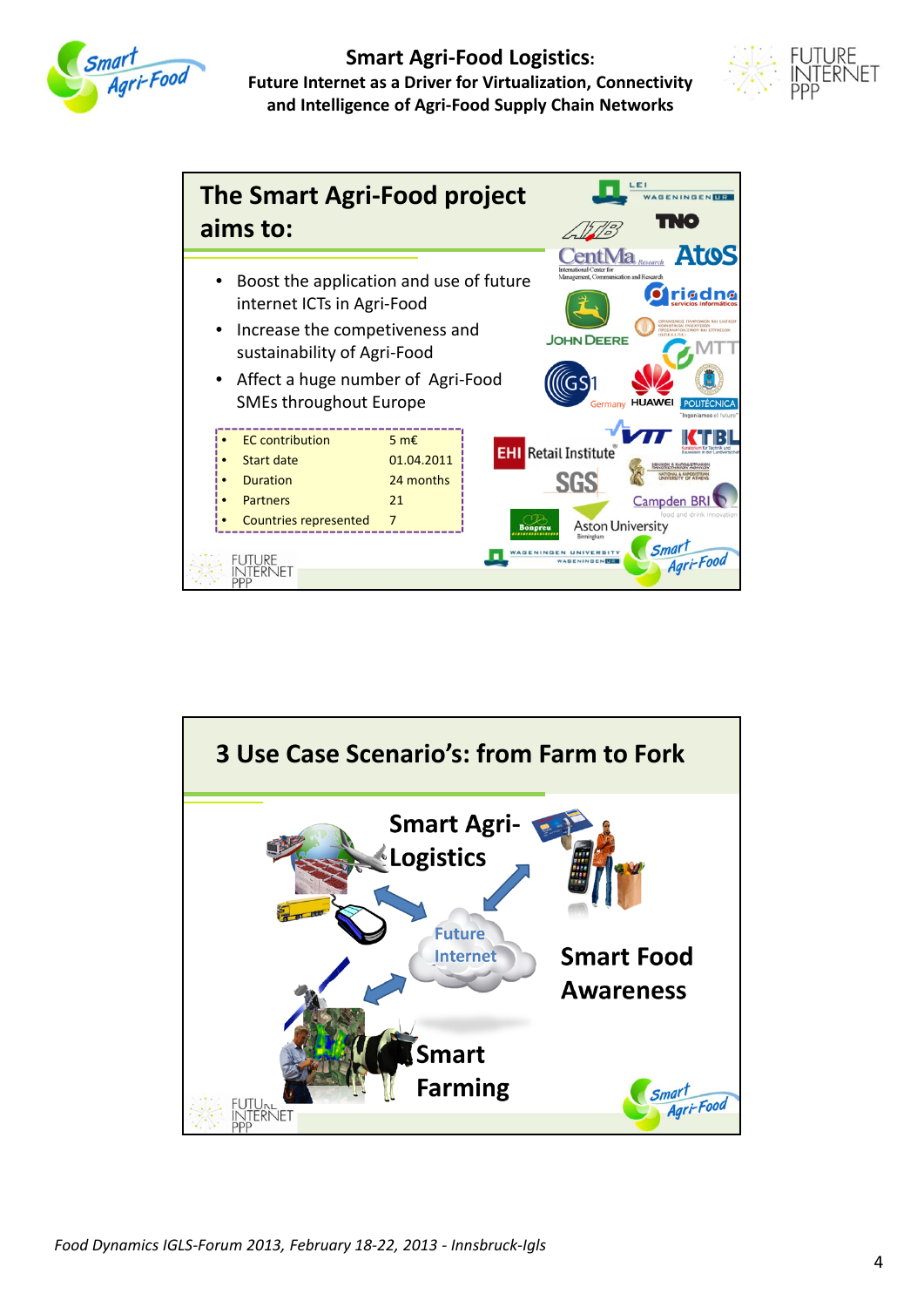





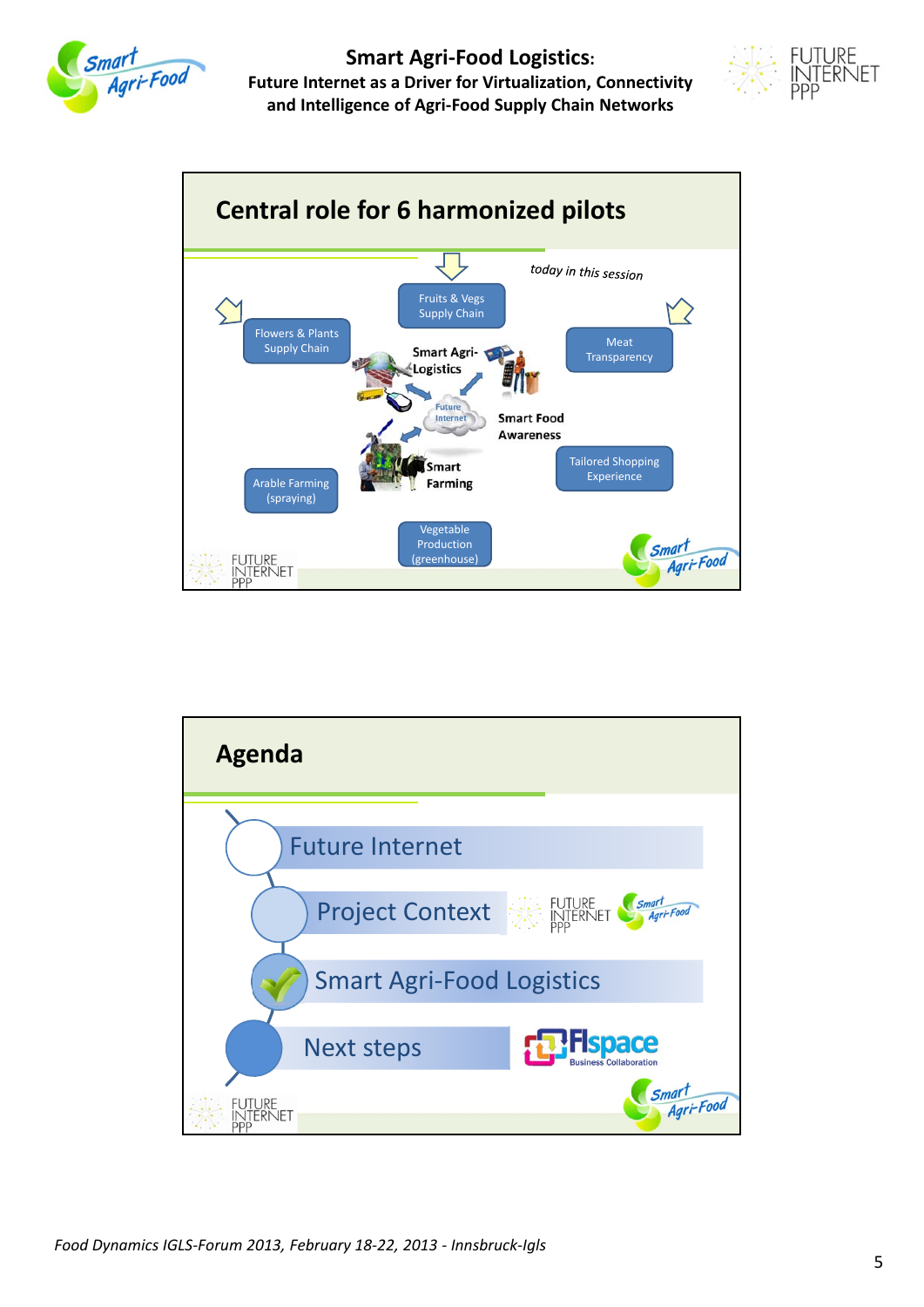





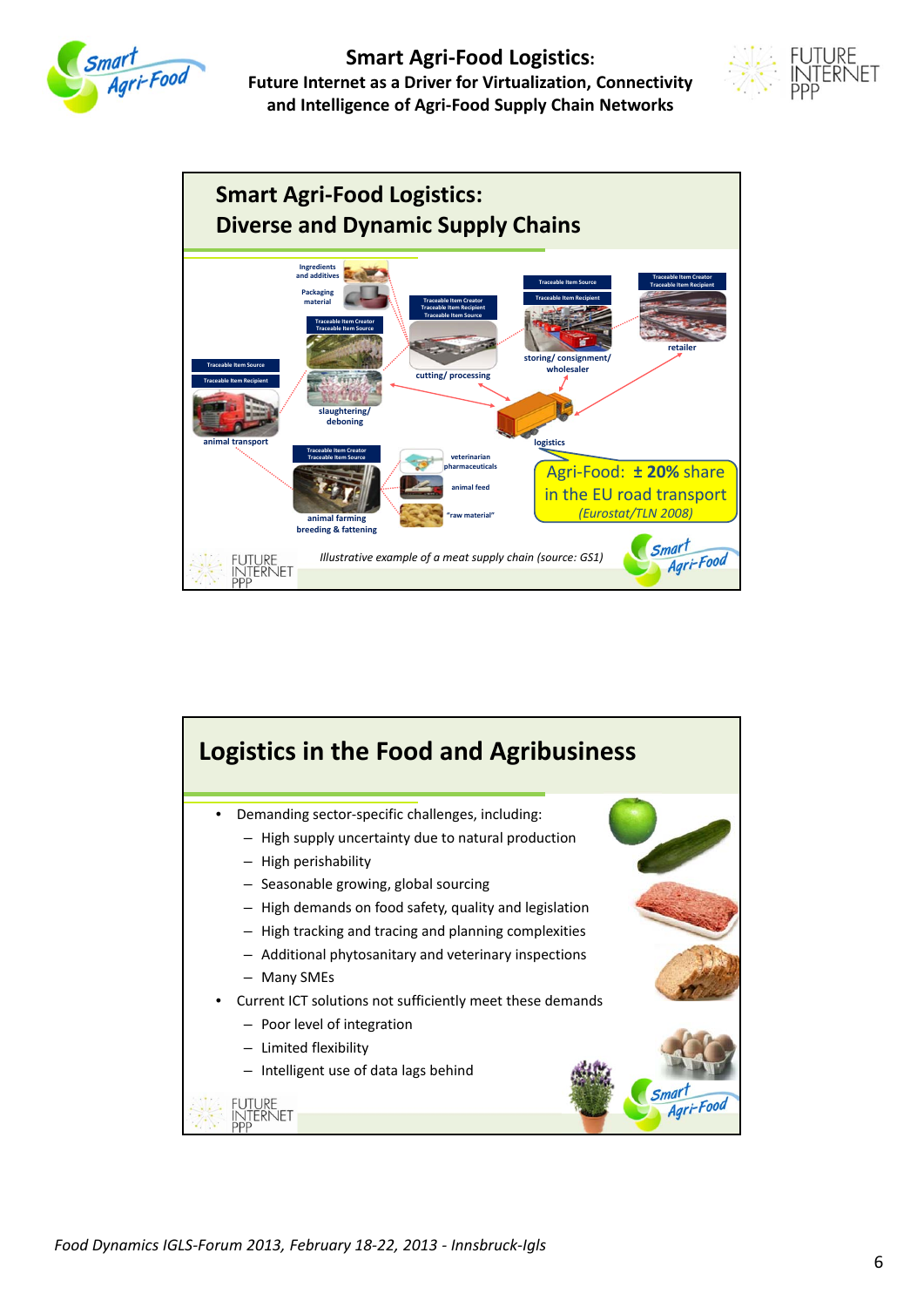



#### **Future Internet Application Potentials for Smart Agri‐Food Logistics Logistics Intelligence Ultimate pH** normal or PSE 0 10 20 30 40 50 60 70 80 90 100 **Glycongen concn. (µmol glucose equiv./g) Logistics Connectivity Real‐time Virtualization** 脆  $\widehat{d}$ 检图 al ll  $\overline{\mathbf{a}}$ 朴村 **MILLER** 22 TO Agri-Food INTERNET<br>PPP

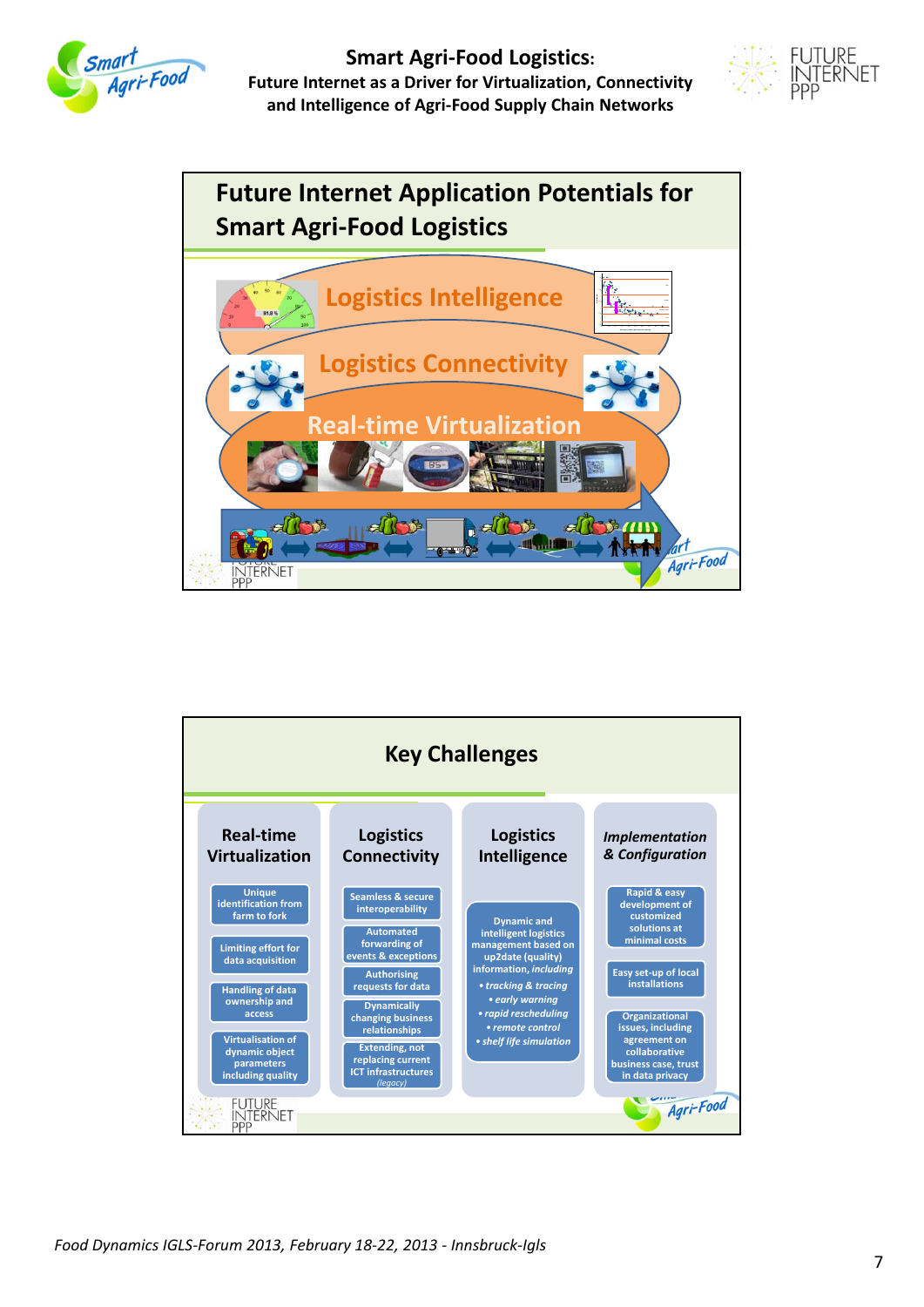





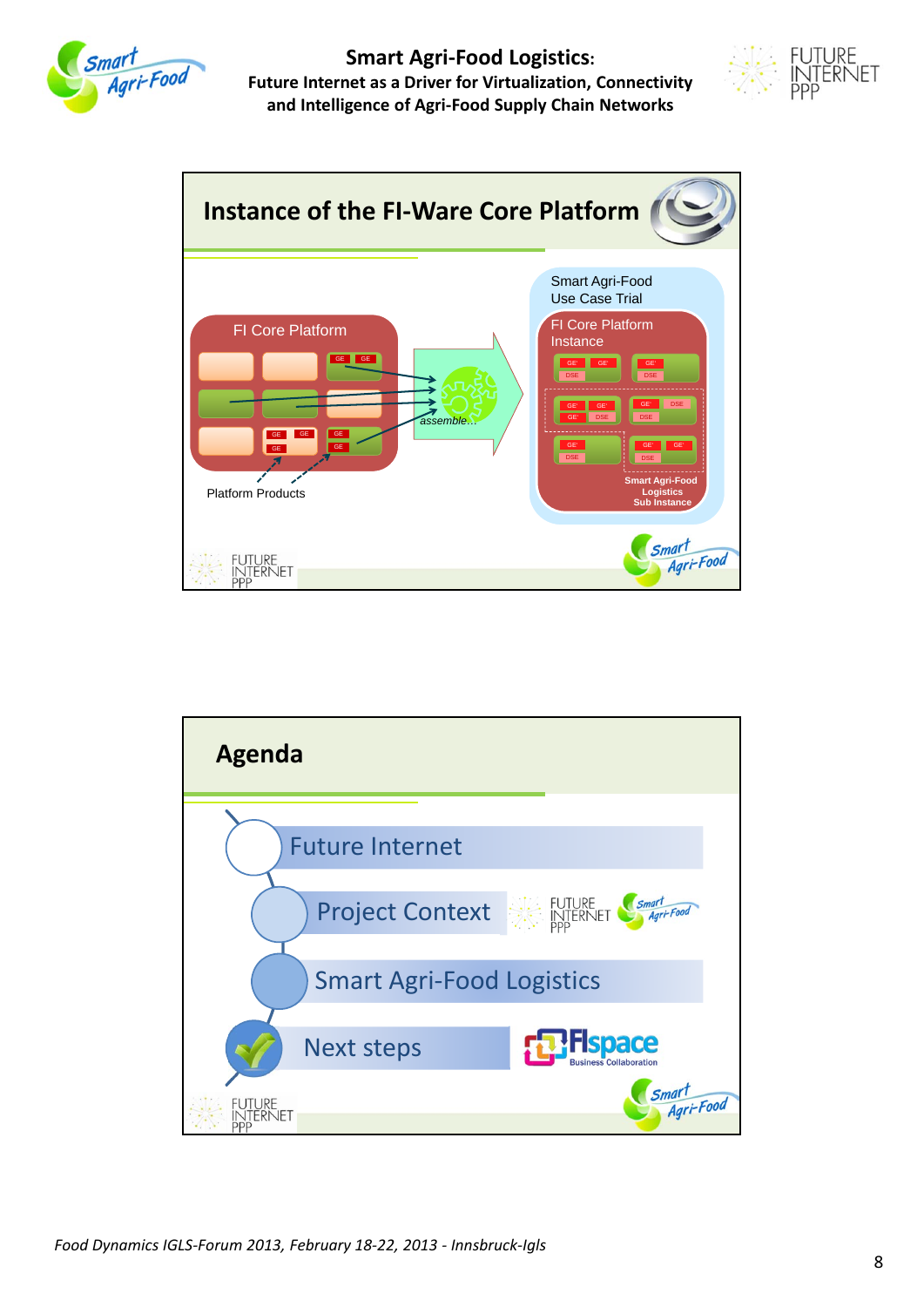